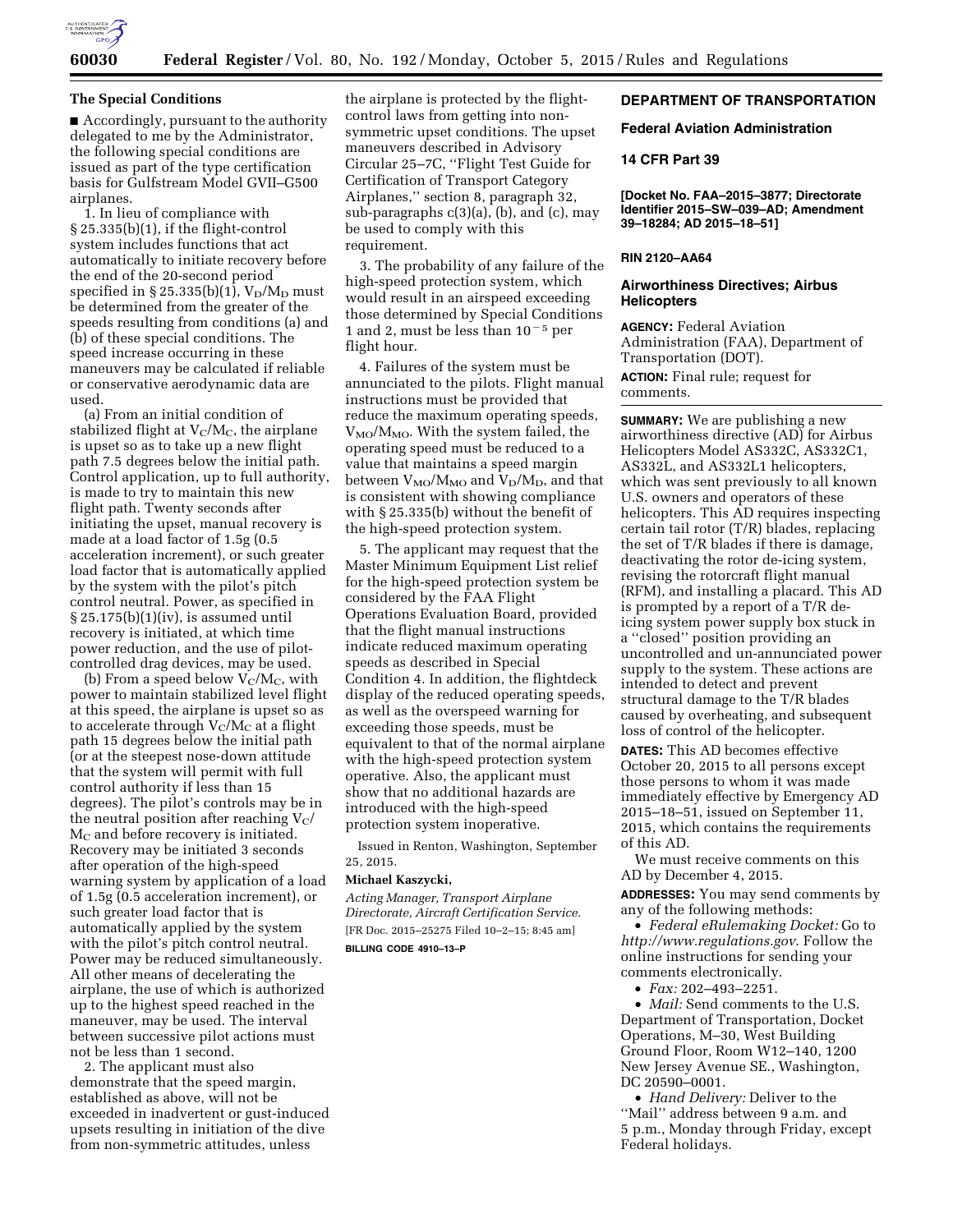# **Examining the AD Docket**

You may examine the AD docket on the Internet at *[http://](http://www.regulations.gov)*

*[www.regulations.gov](http://www.regulations.gov)* by searching for and locating Docket No. FAA–2015– 3877; or in person at the Docket Operations Office between 9 a.m. and 5 p.m., Monday through Friday, except Federal holidays. The AD docket contains this AD, the European Aviation Safety Agency (EASA) AD, the economic evaluation, any comments received, and other information. The street address for the Docket Operations Office (telephone 800–647–5527) is in the **ADDRESSES** section. Comments will be available in the AD docket shortly after receipt.

For service information identified in this AD, contact Airbus Helicopters, 2701 N. Forum Drive, Grand Prairie, TX 75052; telephone (972) 641–0000 or (800) 232–0323; fax (972) 641–3775; or at *[http://www.airbushelicopters.com/](http://www.airbushelicopters.com/techpub) [techpub](http://www.airbushelicopters.com/techpub)*. You may review the referenced service information at the FAA, Office of the Regional Counsel, Southwest Region, 10101 Hillwood Pkwy., Room 6N–321, Fort Worth, TX 76177.

**FOR FURTHER INFORMATION CONTACT:**  George Schwab, Aviation Safety Engineer, Safety Management Group, Rotorcraft Directorate, FAA, 10101 Hillwood Pkwy., Fort Worth, TX 76177; telephone (817) 222–5110; email *[george.schwab@faa.gov](mailto:george.schwab@faa.gov)*.

# **SUPPLEMENTARY INFORMATION:**

#### **Comments Invited**

This AD is a final rule that involves requirements affecting flight safety, and we did not provide you with notice and an opportunity to provide your comments prior to it becoming effective. However, we invite you to participate in this rulemaking by submitting written comments, data, or views. We also invite comments relating to the economic, environmental, energy, or federalism impacts that resulted from adopting this AD. The most helpful comments reference a specific portion of the AD, explain the reason for any recommended change, and include supporting data. To ensure the docket does not contain duplicate comments, commenters should send only one copy of written comments, or if comments are filed electronically, commenters should submit them only one time. We will file in the docket all comments that we receive, as well as a report summarizing each substantive public contact with FAA personnel concerning this rulemaking during the comment period. We will consider all the comments we receive and may conduct additional rulemaking based on those comments.

## **Discussion**

On September 11, 2015, we issued Emergency AD 2015–18–51 to correct an unsafe condition for Airbus Helicopters Model AS332C, AS332C1, AS332L, and AS332L1 helicopters with T/R de-icing installation unit part number (P/N) 204ZP01Y01 and T/R blade P/N 332A12–0055–XX (where XX is any dash number) installed. Emergency AD 2015–18–51 requires inspecting each T/R blade, replacing the set of T/R blades if there is damage, deactivating the rotor de-icing system, revising the RFM, and installing a placard. Emergency AD 2015–18–51 was sent previously to all known U.S. owners and operators of these helicopters and was prompted by a report of a T/R deicing system power supply box stuck in a ''closed'' position providing an uncontrolled and un-annunciated power supply to the system. The T/R de-icing system is part of the entire rotor de-icing system.

Emergency AD 2015–18–51 was prompted by AD No. 2015–0153–E, dated July 24, 2015, issued by EASA, which is the Technical Agent for the Member States of the European Union, to correct an unsafe condition for Airbus Helicopters Model AS332 C, AS332C1, AS332L, and AS332L1 helicopters, equipped with T/R de-icing installation unit P/N 204ZP01Y01 and T/R blade P/ N 332A12–0055–XX (where XX represents any dash number). EASA advises of a report of a T/R blade that was overheated and damaged after application of alternating current (AC) from a ground power unit (GPU) following a flight during which the deicing system was used. Subsequent analysis determined failure of the power supply box stuck in the ''closed'' position caused the uncontrolled power supply to the rotor blade de-icing system and subsequent damage. EASA also states that its AD is considered an interim action and further AD action may follow.

# **FAA's Determination**

These helicopters have been approved by the aviation authority of France and are approved for operation in the United States. Pursuant to our bilateral agreement with France, EASA, its technical representative, has notified us of the unsafe condition described in the EASA AD. We are issuing this AD because we evaluated all information provided by the EASA and determined the unsafe condition exists and is likely to exist or develop on other helicopters of these same type designs.

# **Related Service Information**

Airbus Helicopters issued Alert Service Bulletin No. AS332–05.01.02, Revision 0, dated July 22, 2015 (ASB), which specifies, before each flight and before starting at least one engine, if the applicable helicopter has been supplied external 115V/400Hz AC GPU with the rotor stationary or if the de-icing system has been used or tested using an AC GPU with the rotor stationary or spinning, visually inspecting the T/R blades for burn marks, detached leading edge protection, or cracks at the skin/ leading edge protection junction. If at least one T/R blade is damaged, the ASB specifies replacing all of the T/R blades.

## **AD Requirements**

This AD requires, before further flight, inspecting each T/R blade for a burn mark, any disbonding of the leading edge protection, and a crack at the junction of the skin and the leading edge protection. If there is a burn mark, any disbonding of the leading edge protection, or a crack at the junction of the skin and the leading edge protection on a T/R blade, this AD requires replacing all of the T/R blades with airworthy T/R blades. This AD also requires deactivating the rotor de-icing system, revising the RFM to state that the rotor de-icing system is deactivated and that flight into known icing is prohibited, and installing a placard stating that the rotor de-icing system is deactivated.

# **Differences Between This AD and the EASA AD**

The EASA AD allows operation of the rotor de-icing system with a recurring inspection of the T/R blades. This AD requires an initial inspection and prohibits operation of the rotor de-icing system by deactivating the rotor de-icing system, revising the RFM to state the rotor de-icing system is deactivated and flight into known icing is prohibited, and installing a placard stating that the rotor de-icing system is deactivated.

## **Interim Action**

We consider this AD to be an interim action. Once a modification to the rotor de-icing system design is evaluated, approved, and available, we might consider additional rulemaking.

## **Costs of Compliance**

We estimate that this AD affects 19 helicopters of U.S. Registry. We estimate that operators may incur the following costs in order to comply with this AD at an average labor rate of \$85 per workhour. It takes about 1 work-hour to inspect the T/R blades for a cost of \$85 per helicopter and \$1,615 for the U.S.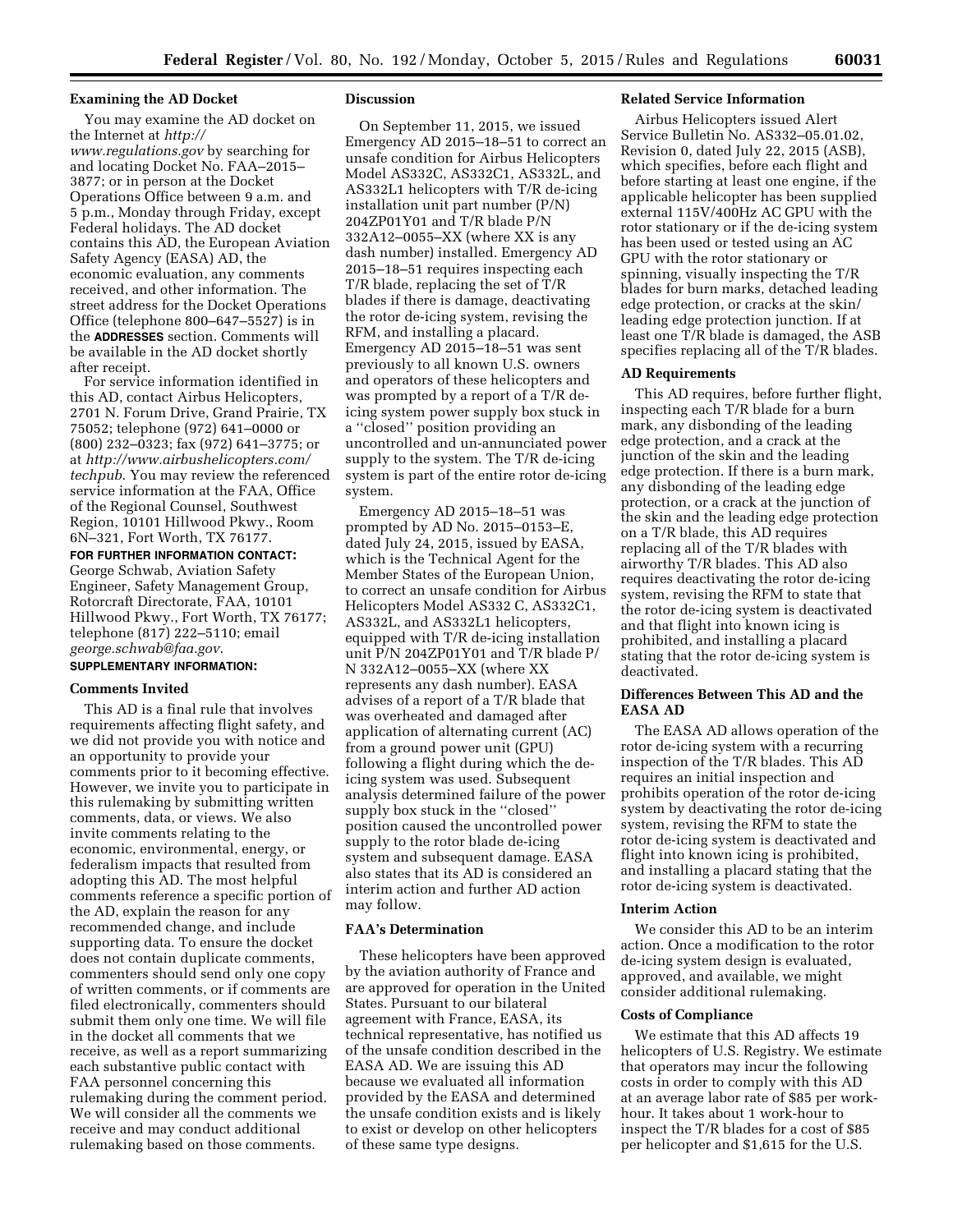fleet. It takes about 2 work-hours to deactivate the rotor de-icing system for a cost of \$170 per helicopter and \$3,230 for the U.S. fleet. It takes about 0.5 work-hour to revise the RFM for a cost of \$43 per helicopter and \$817 for the U.S. fleet. It takes about 0.5 work-hour and a negligible parts cost to install a placard for a cost of \$43 per helicopter and \$817 for the U.S. fleet. Replacing a set of T/R blades takes about 3 workhours for a labor cost of \$255 per helicopter. Parts for 4-blade T/R set cost \$167,644 for a total replacement cost of \$167,899 per helicopter. Parts for a 5 blade T/R set cost \$209,555 for a total replacement cost of \$209,810 per helicopter.

# **FAA's Justification and Determination of the Effective Date**

Providing an opportunity for public comments prior to adopting these AD requirements would delay implementing the safety actions needed to correct this known unsafe condition. Therefore, we found and continue to find that the risk to the flying public justifies waiving notice and comment prior to the adoption of this rule because the previously described unsafe condition can adversely affect the controllability of the helicopter and the initial required action must be accomplished before further flight.

Since it was found that immediate corrective action was required, notice and opportunity for prior public comment before issuing this AD were impracticable and contrary to public interest and good cause existed to make the AD effective immediately by Emergency AD 2015–18–51, issued on September 11, 2015, to all known U.S. owners and operators of these helicopters. These conditions still exist and the AD is hereby published in the **Federal Register** as an amendment to section 39.13 of the Federal Aviation Regulations (14 CFR 39.13) to make it effective to all persons.

#### **Authority for This Rulemaking**

Title 49 of the United States Code specifies the FAA's authority to issue rules on aviation safety. Subtitle I, section 106, describes the authority of the FAA Administrator. ''Subtitle VII: Aviation Programs,'' describes in more detail the scope of the Agency's authority.

We are issuing this rulemaking under the authority described in ''Subtitle VII, Part A, Subpart III, Section 44701: General requirements.'' Under that section, Congress charges the FAA with promoting safe flight of civil aircraft in air commerce by prescribing regulations for practices, methods, and procedures

the Administrator finds necessary for safety in air commerce. This regulation is within the scope of that authority because it addresses an unsafe condition that is likely to exist or develop on products identified in this rulemaking action.

### **Regulatory Findings**

We determined that this AD will not have federalism implications under Executive Order 13132. This AD will not have a substantial direct effect on the States, on the relationship between the national Government and the States, or on the distribution of power and responsibilities among the various levels of government.

For the reasons discussed, I certify that this AD:

1. Is not a ''significant regulatory action'' under Executive Order 12866; 2. Is not a ''significant rule'' under

DOT Regulatory Policies and Procedures (44 FR 11034, February 26, 1979);

3. Will not affect intrastate aviation in Alaska to the extent that it justifies making a regulatory distinction; and

4. Will not have a significant economic impact, positive or negative, on a substantial number of small entities under the criteria of the Regulatory Flexibility Act.

We prepared an economic evaluation of the estimated costs to comply with this AD and placed it in the AD docket.

#### **List of Subjects in 14 CFR Part 39**

Air transportation, Aircraft, Aviation safety, Incorporation by reference, Safety.

## **Adoption of the Amendment**

Accordingly, under the authority delegated to me by the Administrator, the FAA amends 14 CFR part 39 as follows:

# **PART 39—AIRWORTHINESS DIRECTIVES**

■ 1. The authority citation for part 39 continues to read as follows:

**Authority:** 49 U.S.C. 106(g), 40113, 44701.

#### **§ 39.13 [Amended]**

■ 2. The FAA amends § 39.13 by adding the following new airworthiness directive (AD):

**2015–18–51 Airbus Helicopters:**  Amendment 39–18284; Docket No. FAA–2015–3877; Directorate Identifier 2015–SW–039–AD.

#### **(a) Applicability**

This AD applies to Airbus Helicopters Model AS332C, AS332C1, AS332L, and AS332L1 helicopters with tail rotor (T/R) deicing installation unit part number (P/N) 204ZP01Y01 and T/R blade P/N 332A12–

0055–XX (where XX is any dash number) installed, certificated in any category.

#### **(b) Unsafe Condition**

This AD defines the unsafe condition as uncontrolled and un-annunciated power supply to the T/R de-icing system, which could overheat the T/R blades. This condition could result in structural damage to the T/R blades and subsequent loss of control of the helicopter.

#### **(c) Effective Date**

This AD becomes effective October 20, 2015 to all persons except those persons to whom it was made immediately effective by Emergency AD 2015–18–51, issued on September 11, 2015, which contains the requirements of this AD.

#### **(d) Compliance**

You are responsible for performing each action required by this AD within the specified compliance time unless it has already been accomplished prior to that time.

# **(e) Required Actions**

Before further flight:

(1) Inspect each  $\tilde{T}/R$  blade for a burn mark, any disbonding of the leading edge protection, and a crack at the junction of the skin and the leading edge protection. Examples of a burn mark, disbonding, and a crack are shown in the photos under paragraph 3.B.2., Accomplishment Instructions, of Airbus Helicopters Alert Service Bulletin No. AS332–05.01.02, Revision 0, dated July 22, 2015. If there is a burn mark, any disbonding of the leading edge protection, or a crack at the junction of the skin and the leading edge protection on a T/R blade, replace all of the T/R blades with airworthy T/R blades.

(2) Deactivate the rotor de-icing system. (3) Revise Section 2, Limitations, of the Protective Equipment for Flight in Icing Conditions supplement to the rotorcraft flight manual by inserting the following: ROTOR DE–ICING SYSTEM IS DEACTIVATED. FLIGHT INTO KNOWN ICING IS PROHIBITED.

(4) Install a placard with 6 millimeter red letters on a white background next to the rotors de-icing control panel that states the following: ROTOR DE–ICING SYSTEM IS DEACTIVATED.

#### **(f) Special Flight Permits**

Special flight permits will be permitted for flights to a location where the required inspection can be performed provided the flight does not exceed 5 hours time-inservice.

## **(g) Alternative Methods of Compliance (AMOCs)**

(1) The Manager, Safety Management Group, FAA, may approve AMOCs for this AD. Send your proposal to: George Schwab, Aviation Safety Engineer, Safety Management Group, Rotorcraft Directorate, FAA, 10101 Hillwood Pkwy, Fort Worth, TX 76177; telephone (817) 222–5110; email *[9-ASW-](mailto:9-ASW-FTW-AMOC-Requests@faa.gov)[FTW-AMOC-Requests@faa.gov.](mailto:9-ASW-FTW-AMOC-Requests@faa.gov)* 

(2) For operations conducted under a 14 CFR part 119 operating certificate or under 14 CFR part 91, subpart K, we suggest that